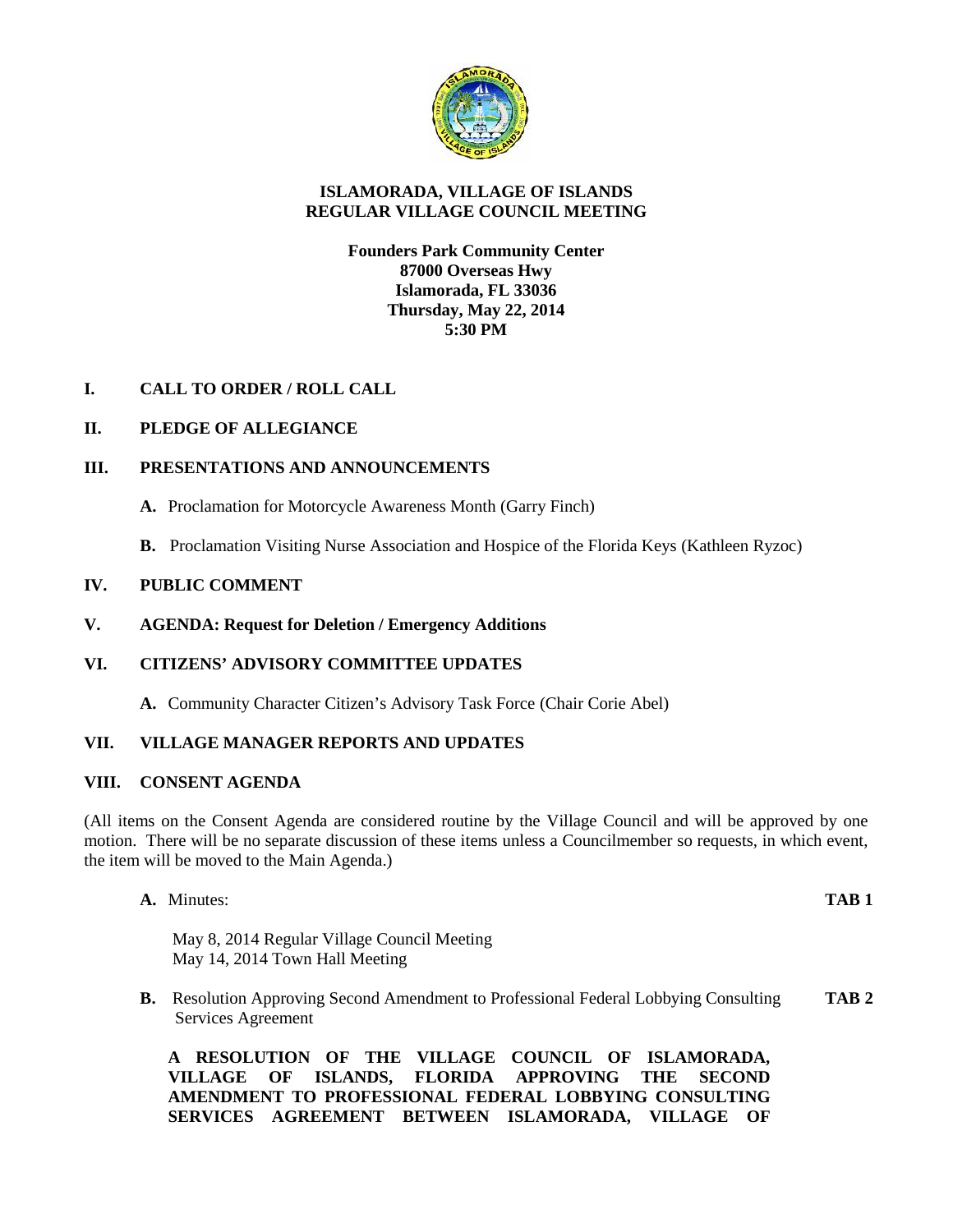**ISLANDS AND ALCALDE & FAY LTD TO PROVIDE PROFESSIONAL FEDERAL LOBBYING SERVICES; AUTHORIZING VILLAGE OFFICIALS TO IMPLEMENT THE TERMS AND CONDITIONS OF THE SECOND AMENDMENT; AUTHORIZING THE VILLAGE MANAGER TO EXPEND BUDGETED FUNDS; AUTHORIZING THE VILLAGE MANAGER TO EXECUTE THE SECOND AMENDMENT; AND PROVIDING FOR AN EFFECTIVE DATE**

#### **IX. WASTEWATER MATTERS**

**A.** Wastewater Project Update **TAB 3**

**B.** A Resolution Approving Change Order No. 5 to the Design, Build and Operate **TAB 4** (DBO) Agreement Between Reynolds Water Islamorada, LLC and Islamorada, Village Of Islands, to Provide for Revisions to the Design Build Work

**A RESOLUTION OF THE VILLAGE COUNCIL OF ISLAMORADA, VILLAGE OF ISLANDS, FLORIDA APPROVING CHANGE ORDER NO. 5 TO THE DESIGN BUILD AND OPERATE (DBO) AGREEMENT BETWEEN ISLAMORADA, VILLAGE OF ISLANDS AND REYNOLDS WATER ISLAMORADA, LLC , PROVIDING FOR THE DEVELOPMENT OF A RESIDENTIAL GRINDER PUMP PROGRAM; AUTHORIZING VILLAGE OFFICIALS TO IMPLEMENT THE TERMS AND CONDITIONS OF CHANGE ORDER NO. 3; AUTHORIZING THE VILLAGE MANAGER TO EXPEND BUDGETED FUNDS; AUTHORIZING THE VILLAGE MANAGER TO EXECUTE CHANGE ORDER NO. 5; AND PROVIDING FOR AN EFFECTIVE DATE.**

#### **X. ORDINANCES**

**A.** Second Reading – Proposed Revisions to Towing Regulations **TAB 5**

**AN ORDINANCE OF ISLAMORADA, VILLAGE OF ISLANDS, FLORIDA, AMENDING CHAPTER 50 "STREETS, SIDEWALKS AND OTHER PUBLIC PLACES", ARTICLE VII "TOWING", SECTION 50-100 OF THE VILLAGE CODE RELATING TO REGULATIONS FOR WRECKER OPERATIONS WITHIN THE VILLAGE; SPECIFICALLY AMENDING SECTION 50-100 ENTITLED "REGULATION OF WRECKER OPERATORS WHO PROVIDE TOWING AND STORAGE SERVICES" BY ADDING DEFINITIONS AND REVISING SPECIFIC TOWING FEES; PROVIDING FOR SEVERABILITY; PROVIDING FOR INCLUSION IN THE CODE; AND PROVIDING FOR AN EFFECTIVE DATE**

**B.** First Reading – Ordinance Amending Comprehensive Plan Policy 9-3.1.1 " **TAB 6**

**AN ORDINANCE OF ISLAMORADA, VILLAGE OF ISLANDS, FLORIDA, AMENDING POLICY 9-1.3.1 "UPDATE AND ADOPT A FIVE YEAR SCHEDULE OF CAPITAL IMPROVEMENTS ANNUALLY" OF THE COMPREHENSIVE PLAN BY UPDATING THE CAPITAL IMPROVEMENTS PROGRAM; PROVIDING FOR THE TRANSMITTAL OF THIS ORDINANCE TO THE FLORIDA DEPARTMENT OF ECONOMIC OPPORTUNITY; PROVIDING FOR SEVERABILITY; AND PROVIDING FOR AN EFFECTIVE DATE UPON APPROVAL OF THIS ORDINANCE BY THE FLORIDA DEPARTMENT OF ECONOMIC OPPORTUNITY**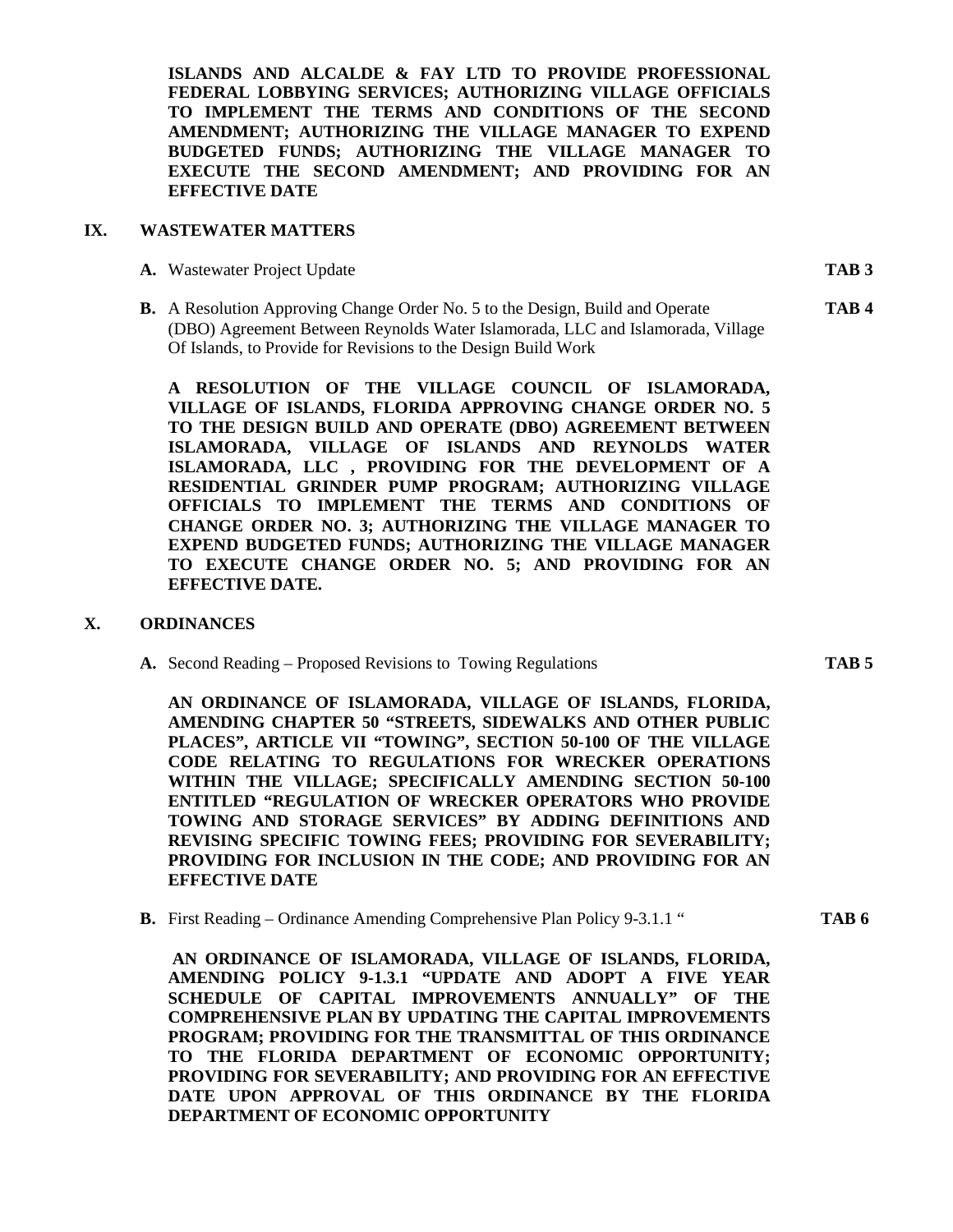## **XI. QUASI-JUDICIAL**

**A.** Application for Alcoholic Beverage Use Permits (AB-14-01) by Rain Barrel of the Keys, **TAB 7** LLC, 1130 LLC, and 1223, LLC

**A RESOLUTION OF THE VILLAGE COUNCIL OF ISLAMORADA, VILLAGE OF ISLANDS, FLORIDA, CONSIDERING THE REQUEST BY RAIN BARREL OF THE KEYS LLC FOR A 2COP ALCOHOLIC BEVERAGE USE PERMIT TO ALLOW PACKAGE SALES AND ON-PREMISES CONSUMPTION OF BEER AND WINE ON PROPERTY LOCATED AT 86700 OVERSEAS HIGHWAY ON PLANTATION KEY, AS LEGALLY DESCRIBED IN EXHIBIT "A;" WITHIN THE HIGHWAY COMMERCIAL (HC) ZONING DISTRICT; AND PROVIDING FOR AN EFFECTIVE DATE**

**B.** Abandonment of Old Highway Right-of-Way in Strattons Subdivision **TAB 8**

**A RESOLUTION OF THE VILLAGE COUNCIL OF ISLAMORADA, VILLAGE OF ISLANDS, FLORIDA, CONSIDERING A REQUEST TO ABANDON AND VACATE AN 18-FOOT WIDE PORTION OF OLD HIGHWAY RIGHT-OF-WAY ON THE NORTHBOUND SIDE AND AN 18- FOOT WIDE PORTION OF OLD HIGHWAY RIGHT-OF-WAY ON THE SOUTHBOUND SIDE, ADJACENT TO PROPERTY LOCATED BEGINNING AT 82703 OLD HIGHWAY TO PROPERTY LOCATED AT APPROXIMATELY 81.8 OLD HIGHWAY, IN STRATTON'S SUBDIVISION, RECORDED IN PLAT BOOK 2 AT PAGE 38, OF THE PUBLIC RECORDS OF MONROE COUNTY, FLORIDA, AS LEGALLY DESCRIBED IN EXHIBIT "A;" RESERVING TO THE VILLAGE ALL RIGHTS OVER ANY NEEDED PUBLIC UTILITY EASEMENTS; AND PROVIDING FOR AN EFFECTIVE DATE**

## **XII. RESOLUTIONS**

### **XIII. MOTIONS**

**A.** Annual Appointments to Citizens' Advisory Committees, the Historic Preservation **TAB 9** Commission and the Local Planning Agency

## **XIV. MAYOR / COUNCIL COMMUNICATIONS**

- **A.** Speed Limit on Old Highway (Councilman Ken Philipson)
- **B.** Referendum to Limit Allowable Commercial Square Footage to 10,000 Square Feet (Mayor Ted Blackburn)
- **C.** Interlocal Agreement Among Islamorada, Marathon and KLWTD for Future FWWQIP Distributions (Mayor Ted Blackburn)

## **XV. VILLAGE ATTORNEY / VILLAGE MANAGER COMMUNICATIONS**

- **A.** Update Regarding an Ordinance Prohibiting Possession and Sale of Synthetic Drugs
- **B.** Results of Town Hall Meeting Held May 14, 2014